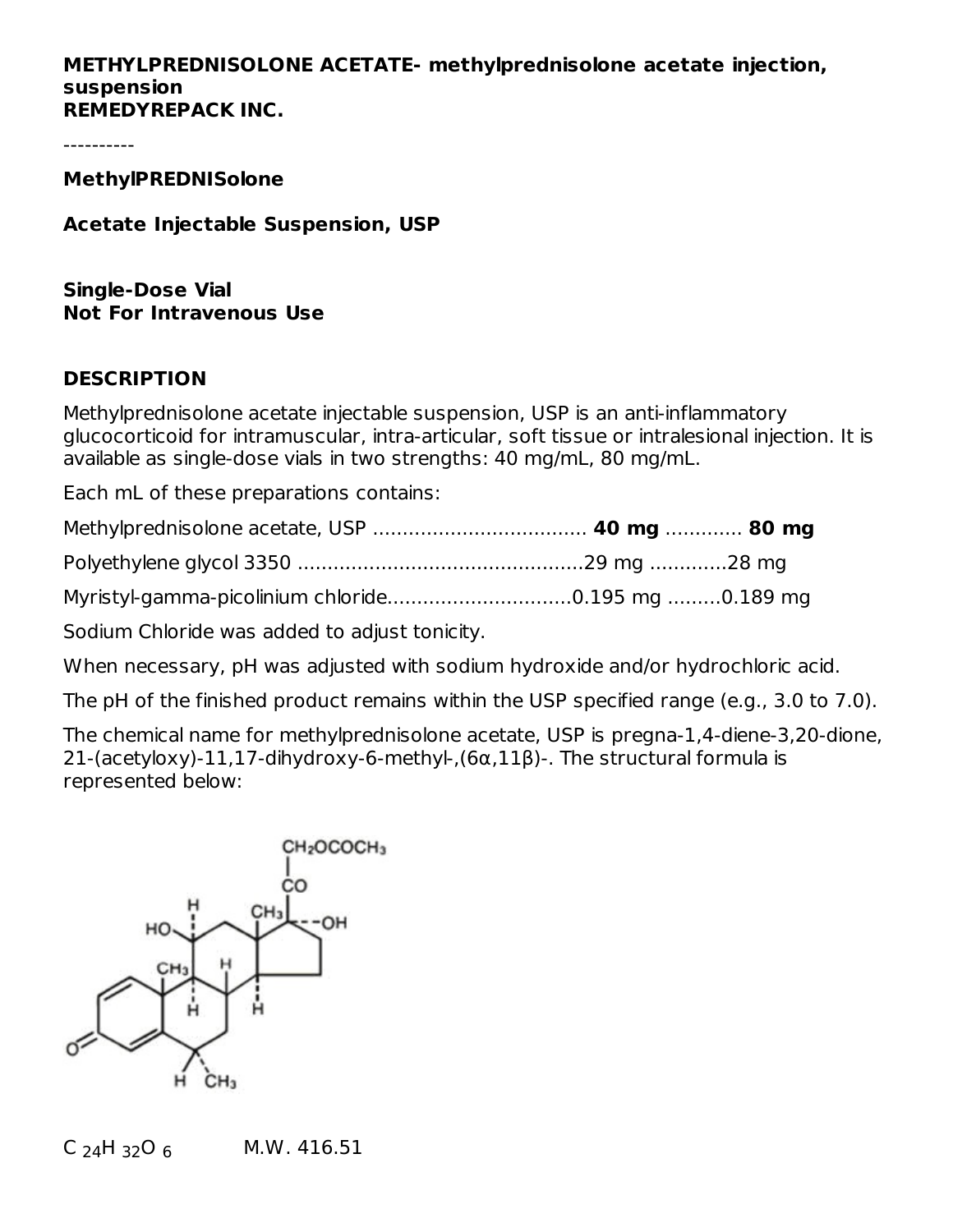Methylprednisolone acetate injectable suspension, USP contains methylprednisolone acetate, USP which is the 6-methyl derivative of prednisolone. Methylprednisolone acetate, USP is a white or practically white, odorless, crystalline powder which melts at about 215° with some decomposition. It is soluble in dioxane, sparingly soluble in acetone, alcohol, chloroform, and methanol, and slightly soluble in ether. It is practically insoluble in water.

## **CLINICAL PHARMACOLOGY**

Glucocorticoids, naturally occurring and synthetic, are adrenocortical steroids.

Naturally occurring glucocorticoids (hydrocortisone and cortisone), which also have salt retaining properties, are used in replacement therapy in adrenocortical deficiency states. Their synthetic analogs are used primarily for their anti-inflammatory effects in disorders of many organ systems.

#### **INDICATIONS AND USAGE**

#### **A. For Intramuscular Administration**

When oral therapy is not feasible and the strength, dosage form, and route of administration of the drug reasonably lend the preparation to the treatment of the condition, the intramuscular use of methylprednisolone acetate injectable suspension is indicated as follows:

#### Allergic States

Control of severe or incapacitating allergic conditions intractable to adequate trials of conventional treatment in asthma, atopic dermatitis, contact dermatitis, drug hypersensitivity reactions, serum sickness, transfusion reactions.

#### Dermatologic Diseases

Bullous dermatitis herpetiformis, exfoliative dermatitis, mycosis fungoides, pemphigus, severe erythema multiforme (Stevens-Johnson syndrome).

#### Endocrine Disorders

Primary or secondary adrenocortical insufficiency (hydrocortisone or cortisone is the drug of choice; synthetic analogs may be used in conjunction with mineralocorticoids where applicable; in infancy, mineralocorticoid supplementation is of particular importance), congenital adrenal hyperplasia, hypercalcemia associated with cancer, nonsupportive thyroiditis.

#### Gastrointestinal Diseases

To tide the patient over a critical period of the disease in regional enteritis (systemic therapy) and ulcerative colitis.

#### Hematologic Disorders

Acquired (autoimmune) hemolytic anemia, congenital (erythroid) hypoplastic anemia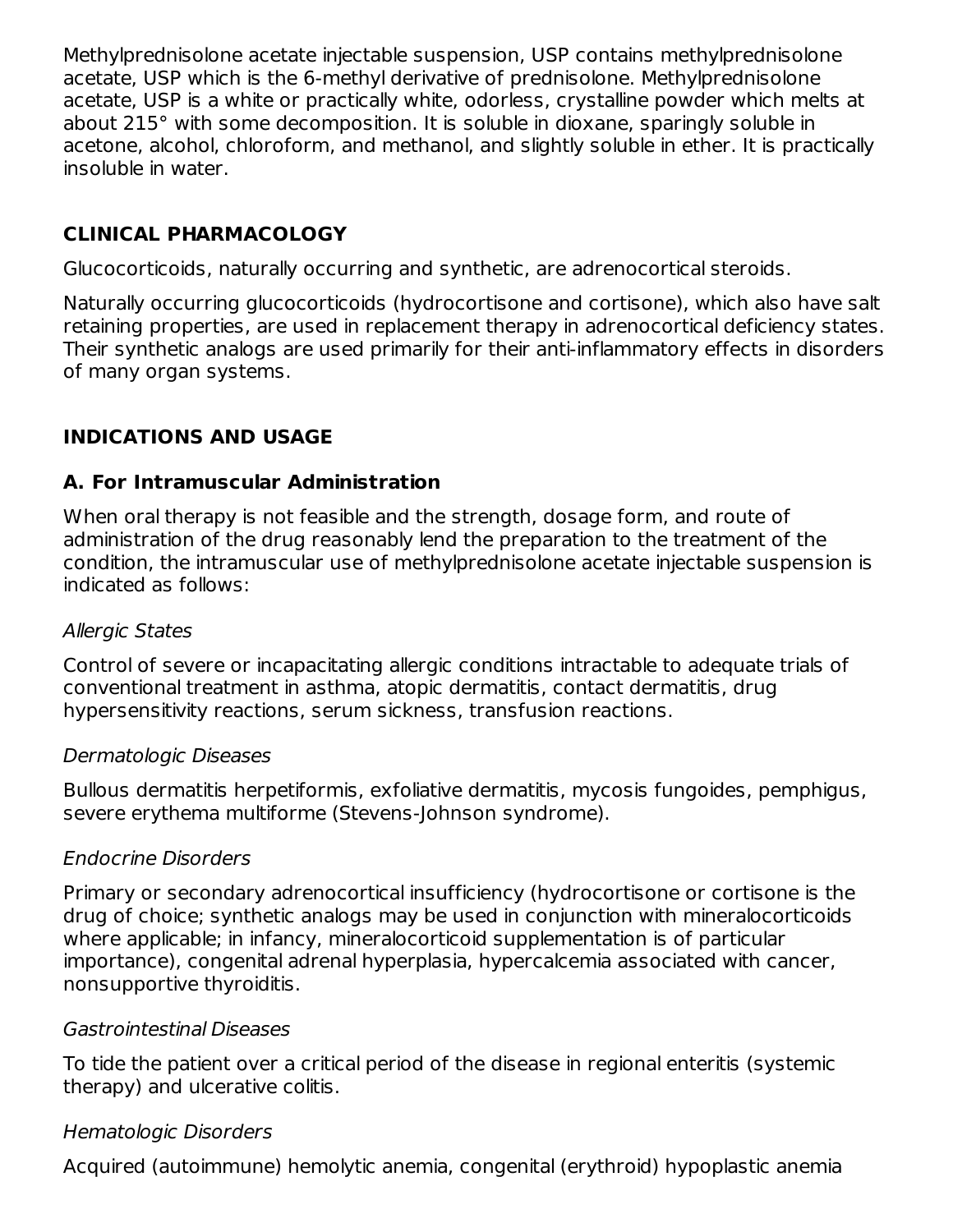(Diamond Blackfan anemia), pure red cell aplasia, select cases of secondary thrombocytopenia.

#### **Miscellaneous**

Trichinosis with neurologic or myocardial involvement, tuberculous meningitis with subarachnoid block or impending block when used concurrently with appropriate antituberculous chemotherapy.

#### Neoplastic Diseases

For palliative management of: leukemias and lymphomas.

## Nervous System

Cerebral edema associated with primary or metastatic brain tumor or craniotomy.

## Ophthalmic Diseases

Sympathetic opthalmia, temporal arteritis, uveitis, ocular inflammatory conditions unresponsive to topical corticosteroids.

#### Renal Diseases

To induce diuresis or remission of proteinuria in idiopathic nephrotic syndrome, or that due to lupus erythematosus.

#### Respiratory Diseases

Berylliosis, fulminating or disseminated pulmonary tuberculosis when used concurrently with appropriate antituberculous chemotherapy, idiopathic eosinophilic pneumonias, symptomatic sarcoidosis.

## Rheumatic Disorders

As adjunctive therapy for short-term administration (to tide the patient over an acute episode or exacerbation) in acute gouty arthritis; acute rheumatic carditis; ankylosing spondylitis; psoriatic arthritis; rheumatoid arthritis, including juvenile rheumatoid arthritis (selected cases may require low-dose maintenance therapy). For the treatment of dermatomyositis, polymyositis, and systemic lupus erythematosus.

## **B. For Intra-articular Or Soft Tissue Administration**

## (See **WARNINGS**.)

Methylprednisolone acetate injectable suspension is indicated as adjunctive therapy for short-term administration (to tide the patient over an acute episode or exacerbation) in acute gouty arthritis, acute and subacute bursitis, acute nonspecific tenosynovitis, epicondylitis, rheumatoid arthritis, synovitis of osteoarthritis.

## **C. For Intralesional Administration**

Methylprednisolone acetate injectable suspension is indicated for intralesional use in alopecia areata, discoid lupus erythematosus; keloids, localized hypertrophic, infiltrated inflammatory lesions of granuloma annulare, lichen planus, lichen simplex chronicus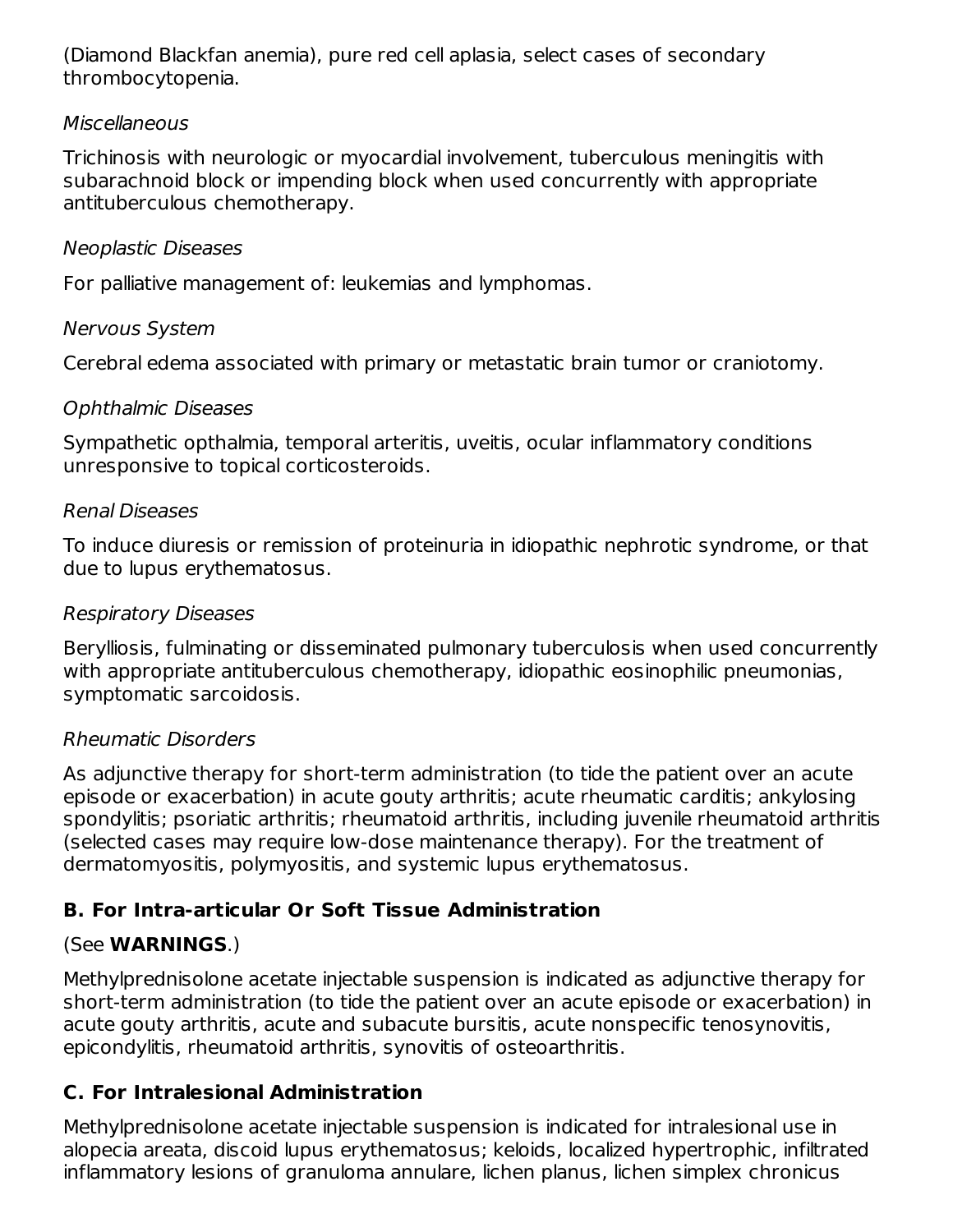(neurodermatitis) and psoriatic plaques; necrobiosis lipoidica diabeticorum.

Methylprednisolone acetate injectable suspension also may be useful in cystic tumors of an aponeurosis or tendon (ganglia).

## **CONTRAINDICATIONS**

Methylprednisolone acetate injectable suspension is contraindicated in patients with known hypersensitivity to the product and its constituents.

Intramuscular corticosteroid preparations are contraindicated for idiopathic thrombocytopenic purpura.

Methylprednisolone acetate injectable suspension is contraindicated for intrathecal administration. This formulation of methylprednisolone acetate has been associated with reports of severe medical events when administered by this route.

Methylprednisolone acetate injectable suspension is contraindicated in systemic fungal infections, except when administered as an intra-articular injection for localized joint conditions (see **WARNINGS**, **Infections,** Fungal Infections).

#### **WARNINGS**

#### **Serious Neurologic Adverse Reactions with Epidural Administration**

Serious neurologic events, some resulting in death, have been reported with epidural injection of corticosteroids. Specific events reported include, but are not limited to, spinal cord infarction, paraplegia, quadriplegia, cortical blindness, and stroke. These serious neurologic events have been reported with and without use of fluoroscopy. The safety and effectiveness of epidural administration of corticosteroids have not been established, and corticosteroids are not approved for this use.

#### **General**

**This product is not suitable for multi-dose use. Following administration of the desired dose, any remaining suspension should be discarded.**

**Injection of methylprednisolone acetate injectable suspension may result in dermal and/or subdermal changes forming depressions in the skin at the injection site.**

**In order to minimize the incidence of dermal and subdermal atrophy, care must be exercised not to exceed recommended doses in injections. Multiple small injections into the area of the lesion should be made whenever possible. The technique of intra-articular and intramuscular injection should include precautions against injection or leakage into the dermis. Injection into the deltoid muscle should be avoided because of a high incidence of subcutaneous atrophy.**

**It is critical that, during administration of methylprednisolone acetate injectable suspension, appropriate technique be used and care taken to ensure proper placement of drug.**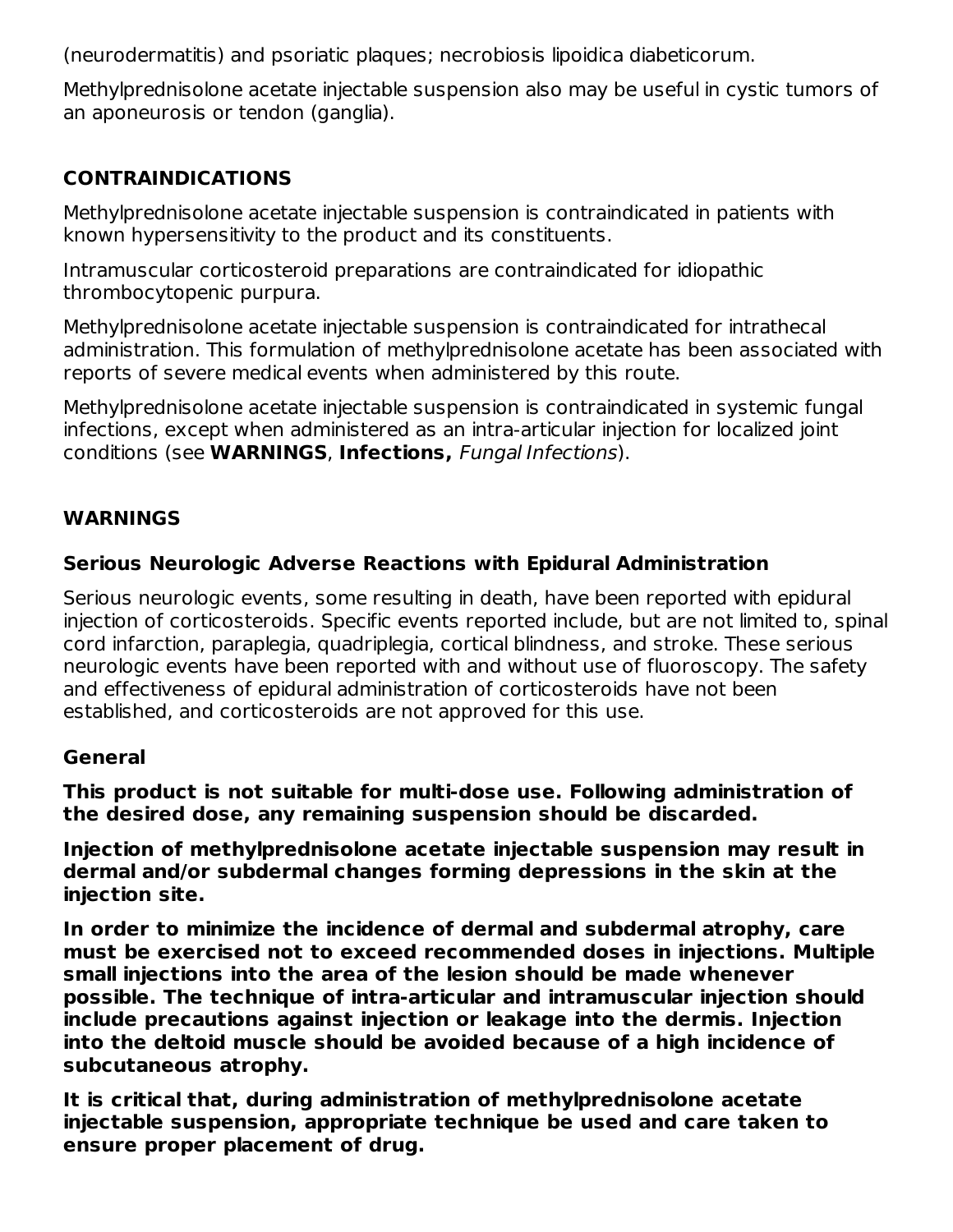Rare instances of anaphylactoid reactions have occurred in patients receiving corticosteroid therapy (see **ADVERSE REACTIONS**).

Increased dosage of rapidly acting corticosteroids is indicated in patients on corticosteroid therapy subjected to any unusual stress before, during, and after the stressful situation.

Results from one multicenter, randomized, placebo-controlled study with methylprednisolone hemisuccinate, an IV corticosteroid, showed an increase in early (at 2 weeks) and late (at 6 months) mortality in patients with cranial trauma who were determined not to have other clear indications for corticosteroid treatment. High doses of systemic corticosteroids, including methylprednisolone acetate injectable suspension, should not be used for the treatment of traumatic brain injury.

## **Cardio-renal**

Average and large doses of corticosteroids can cause elevation of blood pressure, salt and water retention, and increased excretion of potassium. These effects are less likely to occur with synthetic derivatives when used in large doses. Dietary salt restriction and potassium supplementation may be necessary. All corticosteroids increase calcium excretion.

Literature reports suggest an apparent association between use of corticosteroids and left ventricular free wall rupture after a recent myocardial infarction; therefore, therapy with corticosteroids should be used with great caution in these patients.

## **Endocrine**

Hypothalamic-pituitary adrenal (HPA) axis suppression. Cushing's syndrome, and Hyperglycemia: Monitor patients for these conditions with chronic use.

Corticosteroids can produce reversible HPA axis suppression with the potential for glucocorticosteroid insufficiency after withdrawal of treatment. Drug induced secondary adrenocortical insufficiency may be minimized by gradual reduction of dosage. This type of relative insufficiency may persist for months after discontinuation of therapy; therefore, in any situation of stress occurring during that period, hormone therapy should be reinstituted.

## **Infections**

## General

Persons who are on corticosteroids are more susceptible to infections than are healthy individuals. There may be decreased resistance and inability to localize infection when corticosteroids are used. Infections with any pathogen (viral, bacterial, fungal, protozoan, or helminthic) in any location of the body, may be associated with the use of corticosteroids alone or in combination with other immunosuppressive agents.

These infections may be mild, but can be severe and at times fatal. With increasing doses of corticosteroids, the rate of occurrence of infectious complications increases. Do not use intra-articularly, intrabursally, or for intratendinous administration for local effect in the presence of an acute infection. Corticosteroids may mask some signs of infection and new infections may appear during their use.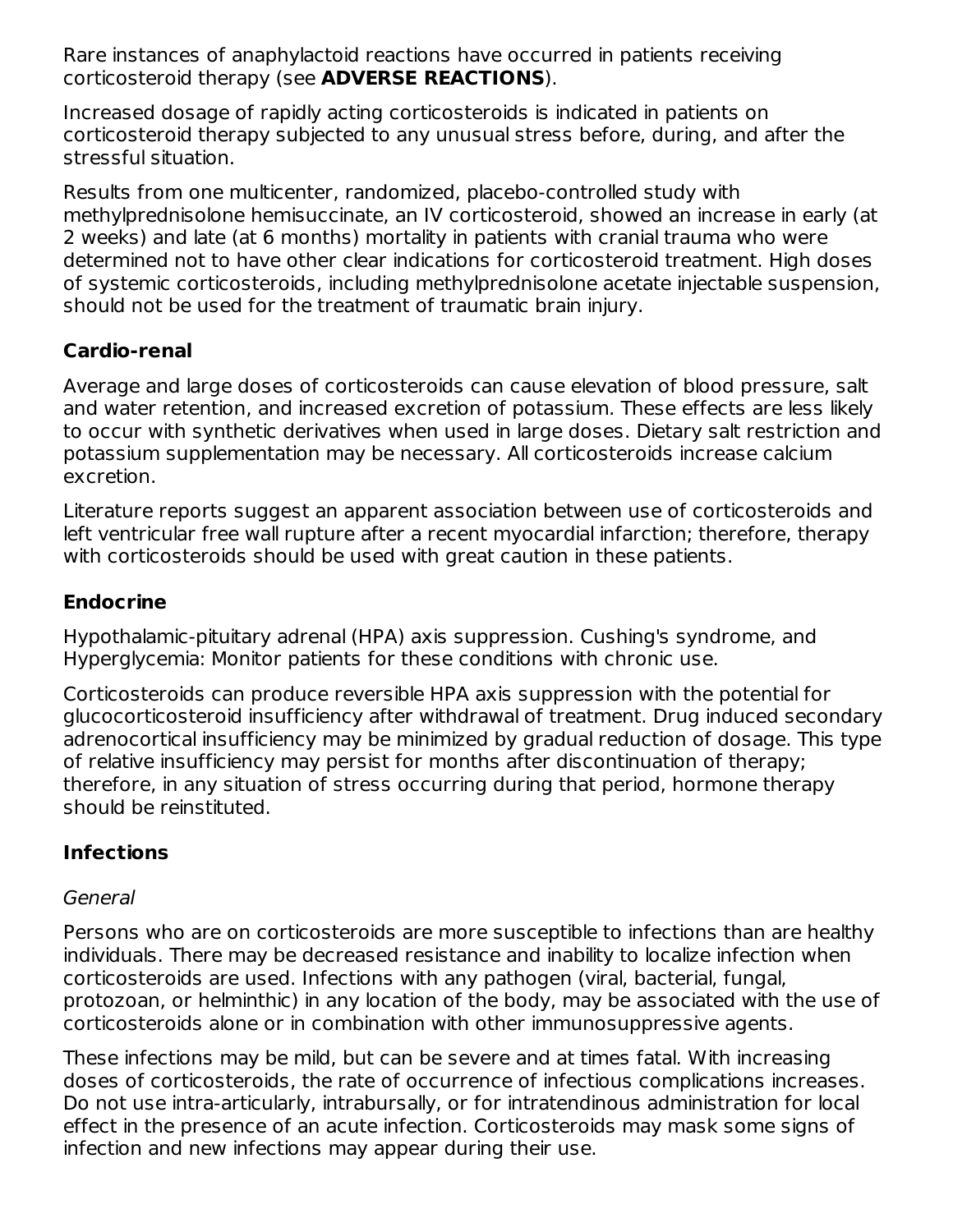## Fungal Infections

Corticosteroids may exacerbate systemic fungal infections and therefore should not be used in the presence of such infections unless they are needed to control drug interactions. There have been cases reported in which concomitant use of amphotericin B and hydrocortisone was followed by cardiac enlargement and congestive heart failure (see **CONTRAINDICATIONS** and **PRECAUTIONS**, **Drug Interactions**, Amphotericin B Injection and Potassium-Depleting Agents).

## Special Pathogens

Latent disease may be activated or there may be an exacerbation of intercurrent infections due to pathogens, including those caused by Amoeba, Candida, Cryptococcus, Mycobacterium, Nocardia, Pneumocystis, and Toxoplasma.

It is recommended that latent amebiasis or active amebiasis be ruled out before initiating corticosteroid therapy in any patient who has spent time in the tropics or in any patient with unexplained diarrhea.

Similarly, corticosteroids should be used with great care in patients with known or suspected Strongyloides (threadworm) infestation. In such patients, corticosteroidinduced immunosuppression may lead to Strongyloides hyperinfection and dissemination with widespread larval migration, often accompanied by severe enterocolitis and potentially fatal gram-negative septicemia.

Corticosteroids should not be used in cerebral malaria. There is currently no evidence of benefit from steroids in this condition.

## Tuberculosis

The use of corticosteroids in active tuberculosis should be restricted to those cases of fulminating or disseminated tuberculosis in which the corticosteroid is used for the management of the disease in conjunction with an appropriate antituberculous regimen.

If corticosteroids are indicated in patients with latent tuberculosis or tuberculin reactivity, close observation is necessary, as reactivation of the disease may occur. During prolonged corticosteroid therapy, these patients should receive chemoprophylaxis.

## Vaccinations

#### **Administration of live or live, attenuated vaccines is contraindicated in patients receiving immunosuppressive doses of corticosteroids. Killed or inactivated vaccines may be administered. However, the response to such vaccines cannot be predicted.**

Immunization procedures may be undertaken in patients who are receiving corticosteroids as replacement therapy (e.g., for Addison's disease).

## Viral Infections

Chicken pox and measles can have a more serious or even fatal course in pediatric and adult patients on corticosteroids. In pediatric and adult patients who have not had these diseases, particular care should be taken to avoid exposure. The contribution of the underlying disease and/or prior corticosteroid treatment to the risk is also not known. If exposed to chicken pox, prophylaxis with varicella zoster immune globulin (VZIG) may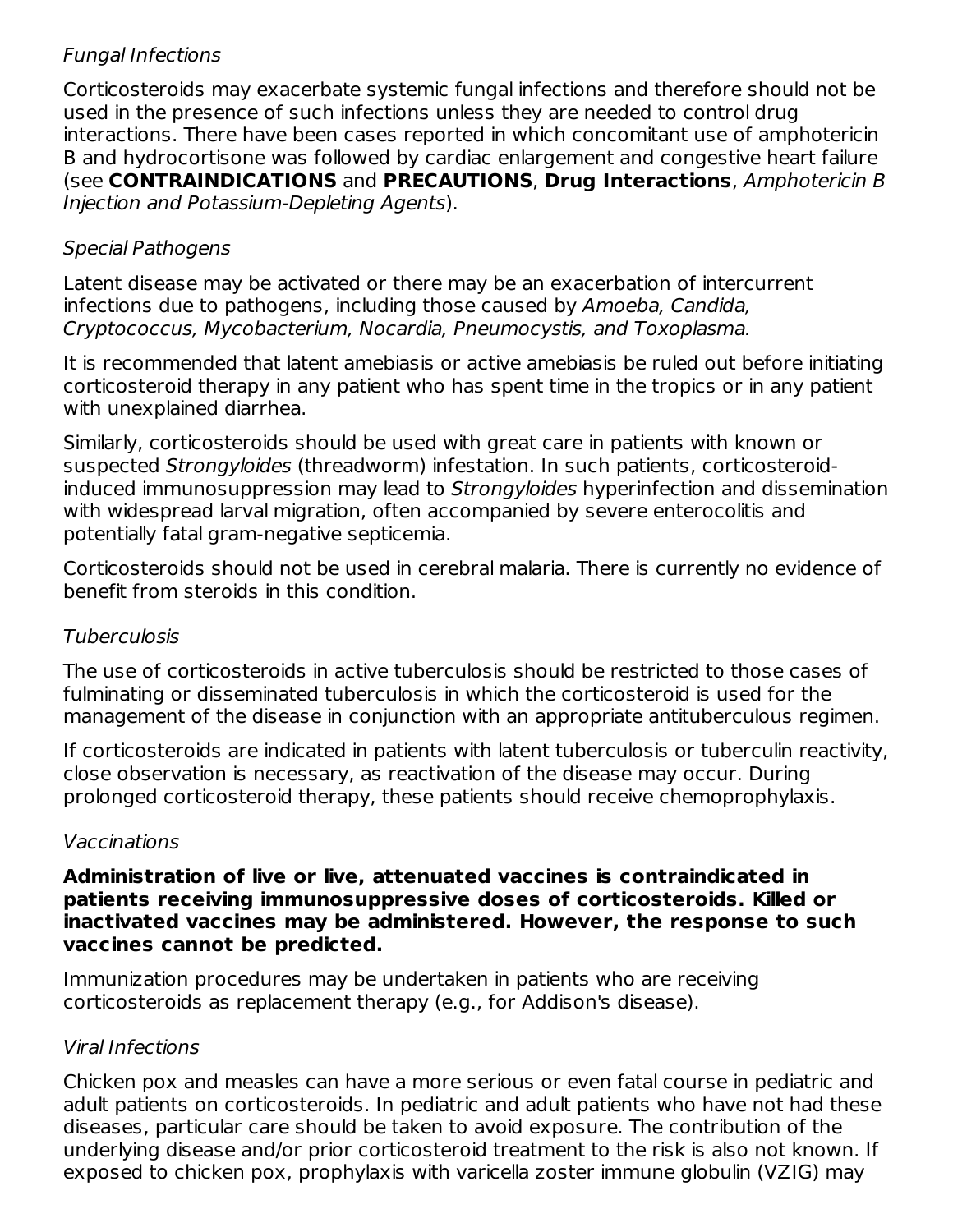be indicated. If exposed to measles, prophylaxis with immunoglobulin (IG) may be indicated (see the respective package inserts for complete VZIG and IG prescribing information). If chicken pox develops, treatment with antiviral agents should be considered.

## **Ophthalmic**

Use of corticosteroids may produce posterior subcapsular cataracts, glaucoma with possible damage to the optic nerves, and may enhance the establishment of secondary ocular infections due to bacteria, fungi, or viruses. The use of systemic corticosteroids is not recommended in the treatment of optic neuritis and may lead to an increase in the risk of new episodes. Corticosteroids should be used cautiously in patients with ocular herpes simplex because of corneal perforation. Corticosteroids should not be used in active ocular herpes simplex.

## **PRECAUTIONS**

## **General**

This product, like many other corticosteroids, is sensitive to heat. Therefore, it should not be autoclaved when it is desirable to sterilize the exterior of the vial.

The lowest possible dose of corticosteroid should be used to control the condition under treatment. When reduction in dosage is possible, the reduction should be gradual.

Since complications of treatment with glucocorticosteroids are dependent on the size of the dose and the duration of treatment, a risk/benefit decision must be made in each individual case as to dose and duration of treatment and as to whether daily or intermittent therapy should be used.

Karposi's sarcoma has been reported to occur in patients receiving corticosteroid therapy, most often for chronic conditions. Discontinuation of corticosteroids may result in clinical improvement.

## **Cardio-renal**

Caution is required in patients with systemic sclerosis because an increased incidence of scleroderma renal crisis has been observed with corticosteroids, including methylprednisolone.

As sodium retention with resultant edema and potassium loss may occur in patients receiving corticosteroids, these agents should be used with caution in patients with congestive heart failure or renal insufficiency.

## **Endocrine**

Drug-induced secondary adrenocortical insufficiency may be minimized by gradual reduction of dosage. This type of relative insufficiency may persist for months after discontinuation of therapy; therefore, in any situation of stress occurring during that period, hormone therapy should be reinstituted.

Metabolic clearance of corticosteroids is decreased in hypothyroid patients and increased in hyperthyroid patients. Changes in thyroid status of the patient may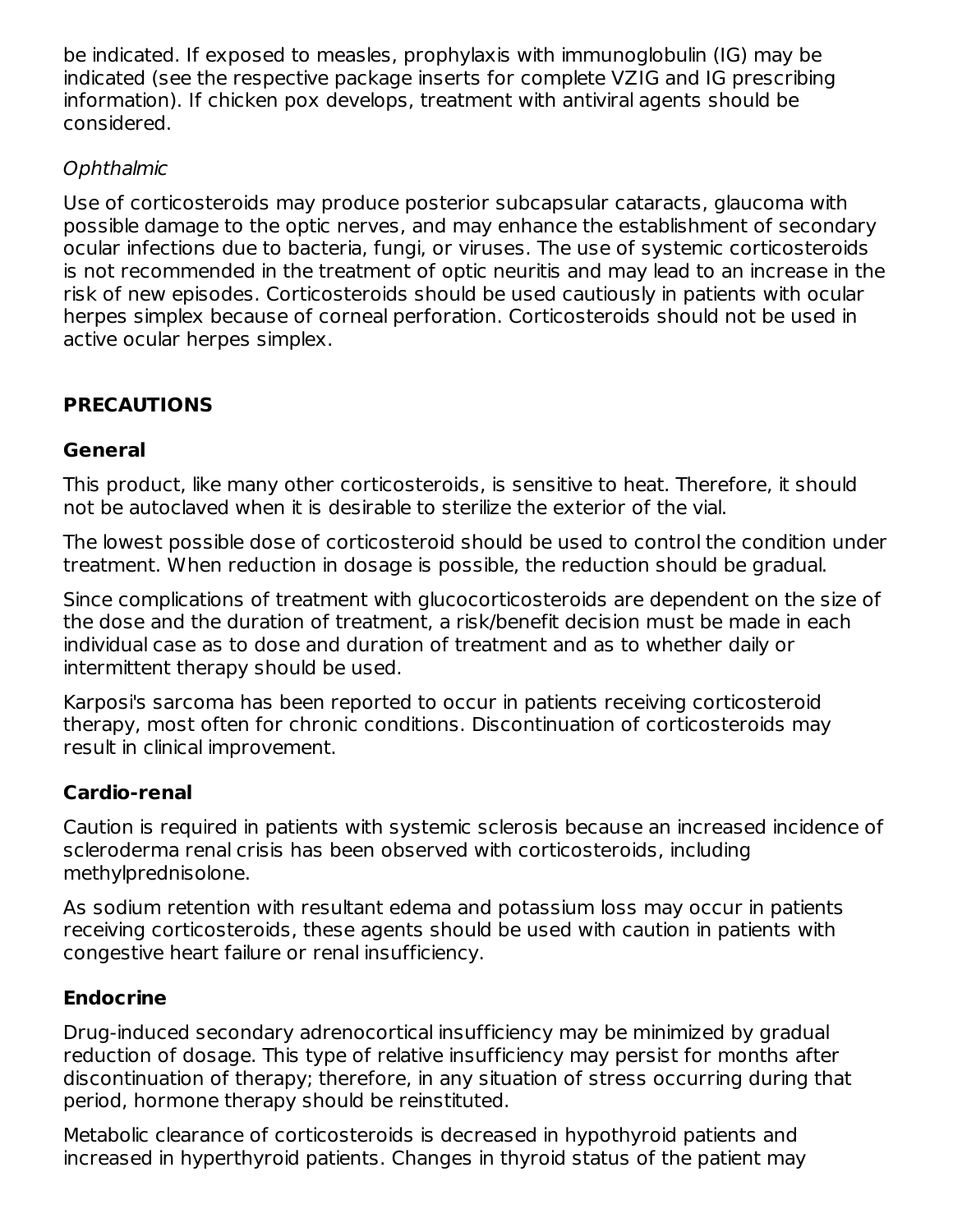necessitate adjustment in dosage.

#### **Gastrointestinal**

Steroids should be used with caution in active or latent peptic ulcers, diverticulitis, fresh intestinal anastomoses, and nonspecific ulcerative colitis, since they may increase the risk of perforation.

Signs of peritoneal irritation following gastrointestinal perforation in patients receiving corticosteroids may be minimal or absent.

There is an enhanced effect due to decreased metabolism of corticosteroids in patients with cirrhosis.

#### **Parenteral Administration**

Intra-articularly injected corticosteroids may be systemically absorbed.

Appropriate examination of any joint fluid present is necessary to exclude a septic process.

A marked increase in pain accompanied by local swelling, further restriction of joint motion, fever, and malaise are suggestive of septic arthritis. If this complication occurs and diagnosis of sepsis is confirmed, appropriate antimicrobial therapy should be instituted.

Injection of a steroid into an infected site is to be avoided. Local injection of a steroid into a previously infected joint is not usually recommended.

#### **Musculoskeletal**

Corticosteroids decrease bone formation and increase bone resorption both through their effect on calcium regulation (e.g., decreasing absorption and increasing excretion) and inhibition of osteoblast function. This, together with a decrease in the protein matrix of the bone secondary to an increase in protein catabolism, and reduced sex hormone production, may lead to an inhibition of bone growth in pediatric patients and the development of osteoporosis at any age. Special consideration should be given to patients at increased risk of osteoporosis (i.e., postmenopausal women) before initiating corticosteroid therapy.

#### **Neuro-psychiatric**

An acute myopathy has been observed with the use of high doses of corticosteroids, most often occurring in patients with disorders of neuromuscular transmission (e.g., myasthenia gravis), or in patients receiving concomitant therapy with neuromuscular blocking drugs (e.g., pancuronium). This acute myopathy is generalized, may involve ocular and respiratory muscles, and may result in quadriparesis. Elevation of creatine kinase may occur. Clinical improvement or recovery after stopping corticosteroids may require weeks to years.

Psychic derangements may appear when corticosteroids are used, ranging from euphoria, insomnia, mood swings, personality changes, and severe depression to frank psychotic manifestations. Also, existing emotional instability or psychotic tendencies may be aggravated by corticosteroids.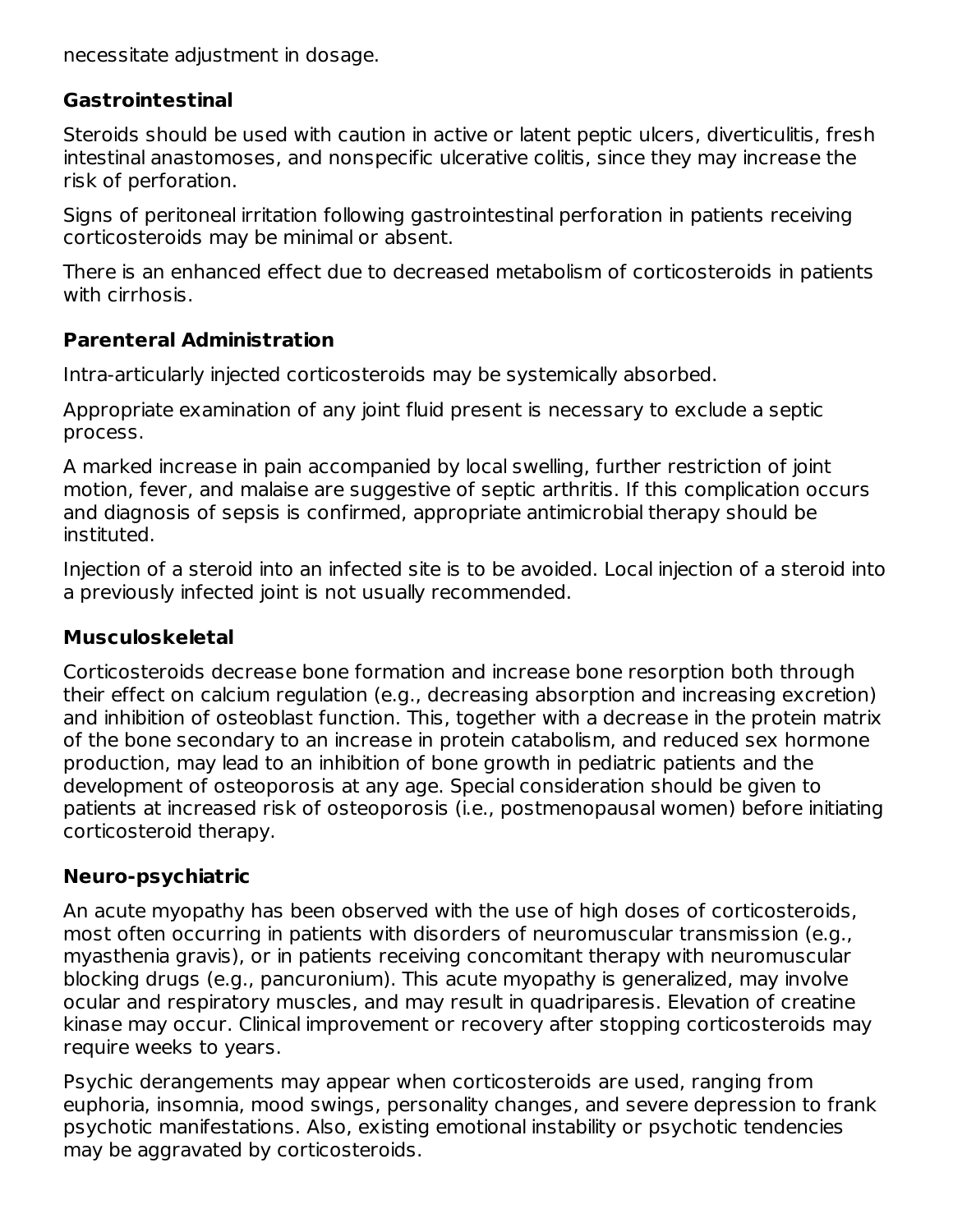## **Ophthalmic**

Intraocular pressure may become elevated in some individuals. If steroid therapy is continued long-term, intraocular pressure should be monitored.

Corticosteroids should be used cautiously in patients with ocular herpes simplex for fear of corneal perforation.

#### **Information for the Patient**

Patients should be warned not to discontinue the use of corticosteroids abruptly or without medical supervision, to advise any medical attendants that they are taking corticosteroids and to seek medical advice at once should they develop a fever or other signs of infection.

Persons who are on corticosteroids should be warned to avoid exposure to chicken pox or measles. Patients should also be advised that if they are exposed, medical advice should be sought without delay.

#### **Drug Interactions**

#### Aminoglutethimide

Aminoglutethimide may lead to a loss of corticosteroid-induced adrenal suppression.

#### Amphotericin B Injection and Potassium-Depleting Agents

When corticosteroids are administered concomitantly with potassium depleting agents (e.g., amphotericin B, diuretics), patients should be observed closely for development of hypokalemia. There have been cases reported in which concomitant use of amphotericin B and hydrocortisone was followed by cardiac enlargement and congestive heart failure.

#### Antibiotics

Macrolide antibiotics have been reported to cause a significant decrease in corticosteroid clearance (see **PRECAUTIONS**, **Drug Interactions**, Hepatic Enzyme Inhibitors).

#### Anticholinesterases

Concomitant use of anticholinesterase agents and corticosteroids may produce severe weakness in patients with myasthenia gravis. If possible, anticholinesterase agents should be withdrawn at least 24 hours before initiating corticosteroid therapy.

#### Anticoagulants, Oral

Coadministration of corticosteroids and warfarin usually results in inhibition of response to warfarin, although there have been some conflicting reports. Therefore, coagulation indices should be monitored frequently to maintain the desired anticoagulant effect.

#### Antidiabetics

Because corticosteroids may increase blood glucose concentration, dosage adjustments of antidiabetic agents may be required.

#### Antitubercular Drugs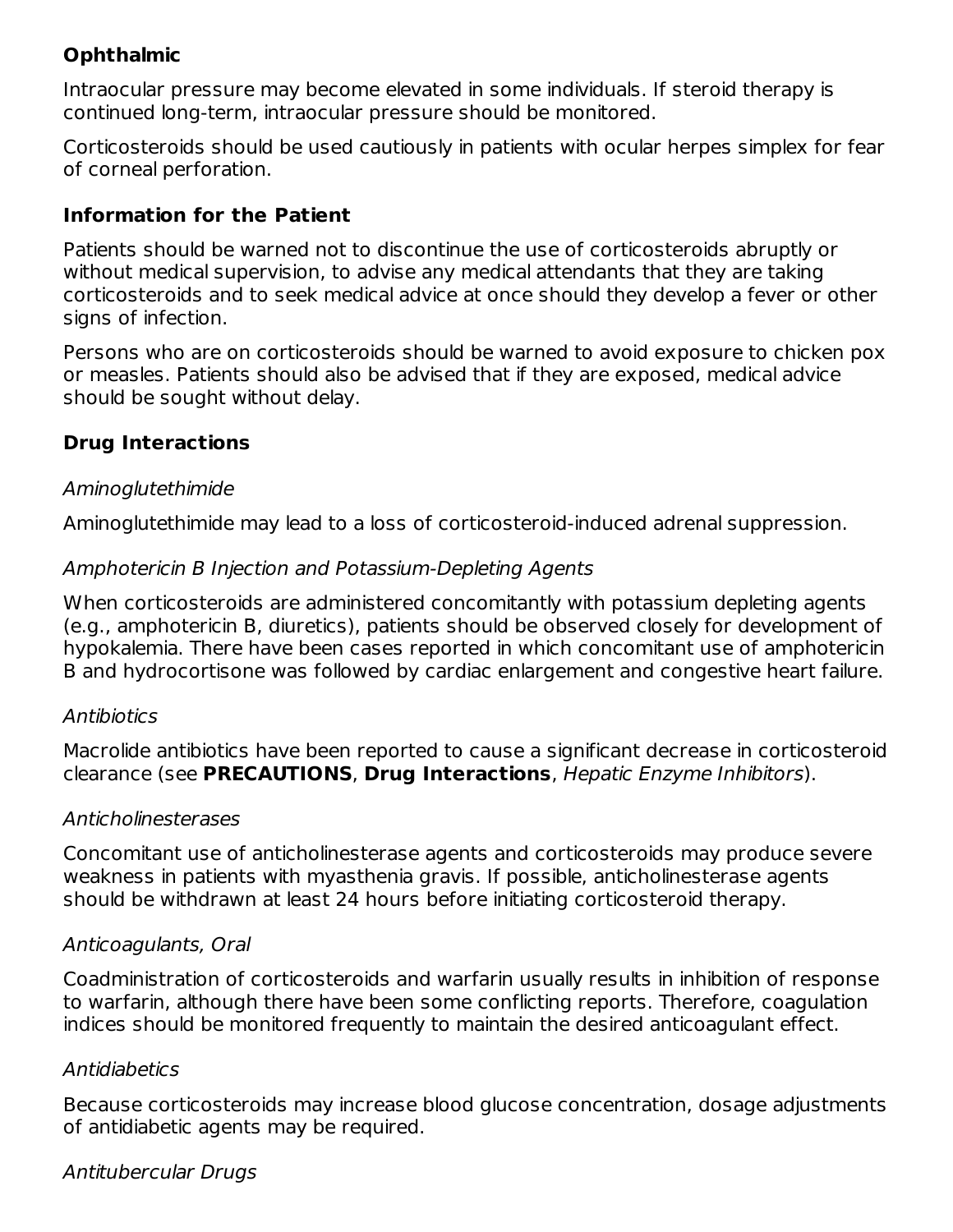Serum concentrations of isoniazid may be decreased.

#### Cholestyramine

Cholestyramine may increase the clearance of oral corticosteroids.

#### Cyclosporine

Increased activity of both cyclosporine and corticosteroids may occur when the two are used concurrently. Convulsions have been reported with this concurrent use.

#### Digitalis Glycosides

Patients on digitalis glycosides may be at risk of arrhythmias due to hypokalemia.

#### Estrogens, Including Oral Contraceptives

Estrogens may decrease the hepatic metabolism of certain corticosteroids, thereby increasing their effect.

#### Hepatic Enzyme Inducers (e.g., Barbiturates, Phenytoin, Carbamazepine, Rifampin)

Drugs which induce cytochrome P450 3A4 enzyme activity may enhance the metabolism of corticosteroids and require that the dosage of the corticosteroid be increased.

#### Hepatic Enzyme Inhibitors (e.g., Ketoconazole, Macrolide Antibiotics such as Erythromycin and Troleandomycin)

Drugs which inhibit cytochrome P450 3A4 have the potential to result in increased plasma concentrations of corticosteroids.

#### Ketoconazole

Ketoconazole has been reported to significantly decrease the metabolism of certain corticosteroids by up to 60%, leading to an increased risk of corticosteroid side effects.

#### Nonsteroidal Anti-Inflammatory Drugs (NSAIDs)

Concomitant use of aspirin (or other nonsteroidal anti-inflammatory agents) and corticosteroids increases the risk of gastrointestinal side effects. Aspirin should be used cautiously in conjunction with corticosteroids in hypoprothrombinemia. The clearance of salicylates may be increased with concurrent use of corticosteroids.

#### Skin Tests

Corticosteroids may suppress reactions to skin tests.

#### Vaccines

Patients on prolonged corticosteroid therapy may exhibit a diminished response to toxoids and live or inactivated vaccines due to inhibition of antibody response. Corticosteroids may also potentiate the replication of some organisms contained in live attenuated vaccines. Routine administration of vaccines or toxoids should be deferred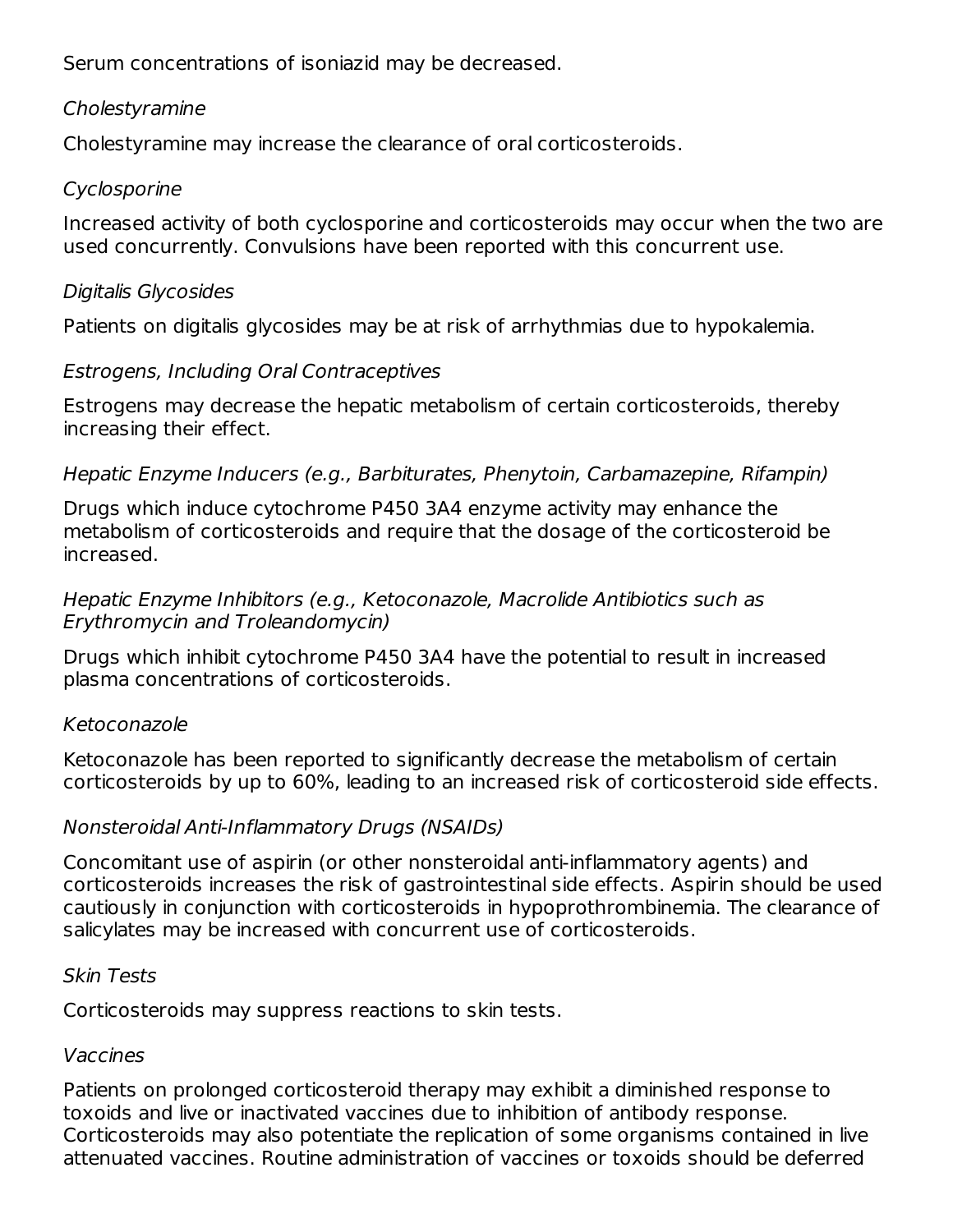until corticosteroid therapy is discontinued if possible (see **WARNINGS**, **Infections**, Vaccinations).

#### **Carcinogenesis, Mutagenesis, Impairment of Fertility**

No adequate studies have been conducted in animals to determine whether corticosteroids have a potential for carcinogenesis or mutagenesis.

Steroids may increase or decrease motility and number of spermatozoa in some patients.

Corticosteroids have been shown to impair fertility in male rats.

## **Pregnancy: Teratogenic Effects**

Corticosteroids have been shown to be teratogenic in many species when given in doses equivalent to the human dose. Animal studies in which corticosteroids have been given to pregnant mice, rats, and rabbits have yielded an increased incidence of cleft palate in the offspring. There are no adequate and well-controlled studies in pregnant women. Corticosteroids should be used during pregnancy only if the potential benefit justifies the potential risk to the fetus. Infants born to mothers who have received corticosteroids during pregnancy should be carefully observed for signs of hypoadrenalism.

## **Nursing Mothers**

Systemically administered corticosteroids appear in human milk and could suppress growth, interfere with endogenous corticosteroid production, or cause other untoward effects. Because of the potential for serious adverse reactions in nursing infants from corticosteroids, a decision should be made whether to discontinue nursing or discontinue the drug, taking into account the importance of the drug to the mother.

## **Pediatric Use**

The efficacy and safety of corticosteroids in the pediatric population are based on the well-established course of effect of corticosteroids which is similar in pediatric and adult populations. Published studies provide evidence of efficacy and safety in pediatric patients for the treatment of nephritic syndrome (patients >2 years of age) and aggressive lymphomas and leukemias (patients >1 month of age). Other indications for pediatric use of corticosteroids (e.g., severe asthma and wheezing) are based on adequate and well-controlled clinical trials conducted in adults, on the premises that the course of the diseases and their pathophysiology are considered to be substantially similar in both populations.

The adverse effects of corticosteroids in pediatric patients are similar to those in adults (see **ADVERSE REACTIONS**). Like adults, pediatric patients should be carefully observed with frequent measurements of blood pressure, weight, height, intraocular pressure, and clinical evaluation for the presence of infection, psychosocial disturbances, thromboembolism, peptic ulcers, cataracts, and osteoporosis. Pediatric patients who are treated with corticosteroids by any route, including systemically administered corticosteroids, may experience a decrease in their growth velocity. This negative impact of corticosteroids on growth has been observed at low systemic doses and in the absence of laboratory evidence of HPA axis suppression (i.e., cosyntropin stimulation and basal cortisol plasma levels). Growth velocity may therefore be a more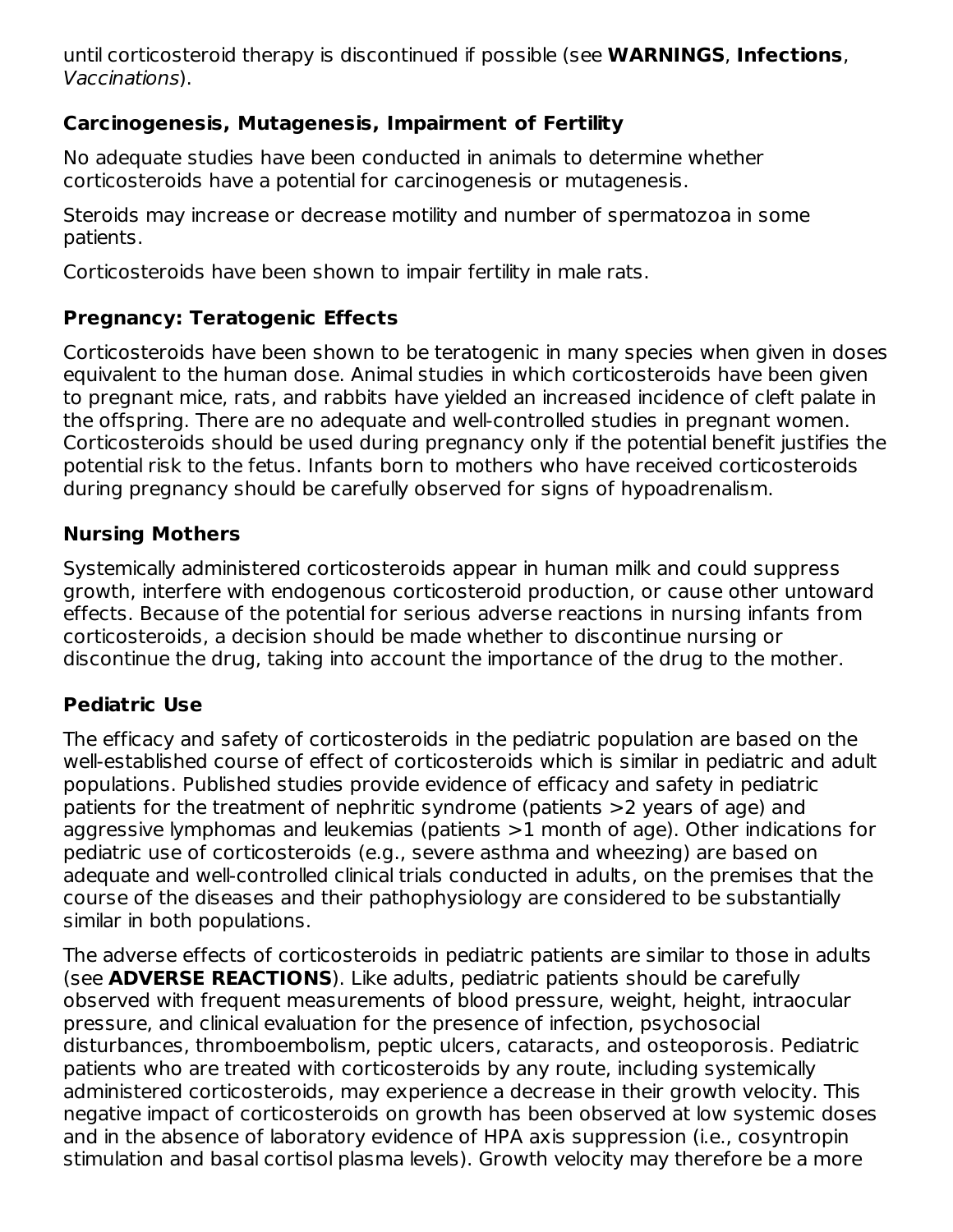sensitive indicator of systemic corticosteroid exposure in pediatric patients than some commonly used tests of HPA axis function. The linear growth of pediatric patients treated with corticosteroids should be monitored, and the potential growth effects of prolonged treatment should be weighed against clinical benefits obtained and the availability of treatment alternatives. In order to minimize the potential growth effects of corticosteroids, pediatric patients should be titrated to the lowest effective dose.

## **Geriatric Use**

Clinical studies did not include sufficient numbers of subjects aged 65 and over to determine whether they respond differently from younger subjects. Other reported clinical experience has not identified differences in responses between the elderly and younger patients. In general, dose selection for an elderly patient should be cautious, usually starting at the low end of the dosing range, reflecting the greater frequency of decreased hepatic, renal, or cardiac function, and of concomitant disease or other drug therapy.

## **ADVERSE REACTIONS**

The following adverse reactions have been reported with methylprednisolone acetate injectable suspension or other corticosteroids:

## **Allergic Reactions**

Allergic or hypersensitivity reactions, anaphylactoid reaction, anaphylaxis, angioedema.

## **Blood and Lymphatic System Disorders**

Leukocytosis.

#### **Cardiovascular**

Bradycardia, cardiac arrest, cardiac arrhythmias, cardiac enlargement, circulatory collapse, congestive heart failure, fat embolism, hypertension, hypertrophic cardiomyopathy in premature infants, myocardial rupture following recent myocardial infarction (see **WARNINGS**), pulmonary edema, syncope, tachycardia, thromboembolism, thrombophlebitis, vasculitis.

#### **Dermatologic**

Acne, allergic dermatitis, cutaneous and subcutaneous atrophy, dry scaly skin, ecchymoses and petechiae, edema, erythema, hyperpigmentation, hypopigmentation, impaired wound healing, increased sweating, rash, sterile abscess, striae, suppressed reactions to skin tests, thin fragile skin, thinning scalp hair, urticaria.

#### **Endocrine**

Decreased carbohydrate and glucose tolerance, development of cushingoid state, glycosuria, hirsutism, hypertrichosis, increased requirements for insulin or oral hypoglycemic agents in diabetes, manifestations of latent diabetes mellitus, menstrual irregularities, secondary adrenocortical and pituitary unresponsiveness (particularly in times of stress, as in trauma, surgery, or illness), suppression of growth in pediatric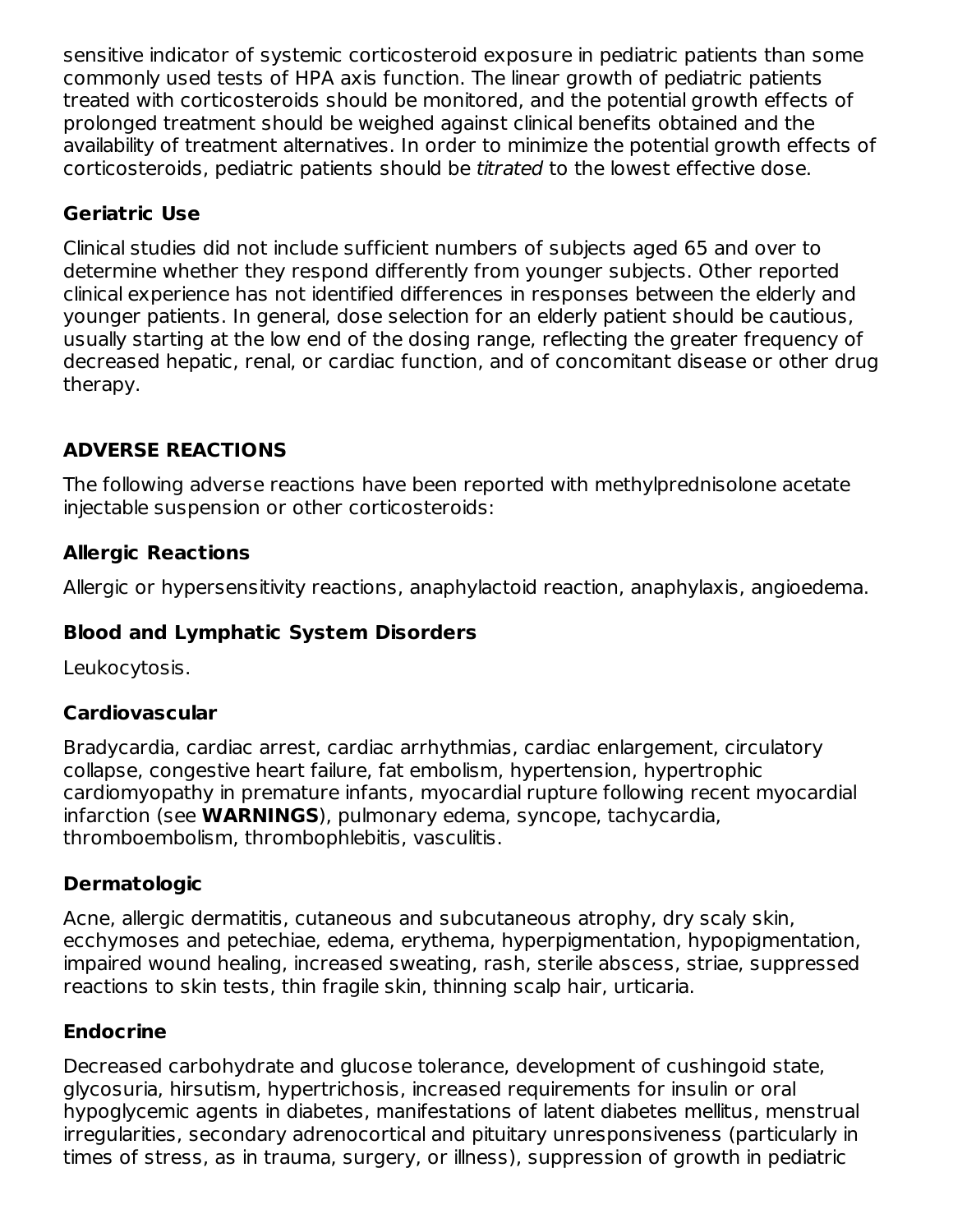patients.

## **Fluid and Electrolyte Disturbances**

Congestive heart failure in susceptible patients, fluid retention, hypokalemic alkalosis, potassium loss, sodium retention.

## **Gastrointestinal**

Abdominal distention, bowel/bladder dysfunction (after intrathecal administration), elevation in serum liver enzyme levels (usually reversible upon discontinuation), hepatomegaly, increased appetite, nausea, pancreatitis, peptic ulcer with possible subsequent perforation and hemorrhage, perforation of the small and large intestine (particularly in patients with inflammatory bowel disease), ulcerative esophagitis.

## **Metabolic**

Negative nitrogen balance due to protein catabolism.

## **Musculoskeletal**

Aseptic necrosis of femoral and humeral heads, calcinosis (following intra-articular or intra-lesional use), Charcot-like arthropathy, loss of muscle mass, muscle weakness, osteoporosis, pathologic fracture of long bones, postinjection flare (following intraarticular use), steroid myopathy, tendon rupture, vertebral compression fractures.

## **Neurologic/Psychiatric**

Convulsions, depression, emotional instability, euphoria, headache, increased intracranial pressure with papilledema (pseudotumor cerebri) usually following discontinuation of treatment, insomnia, mood swings, neuritis, neuropathy, paresthesia, personality changes, psychic disorders, vertigo.

## **Ophthalmic**

Exophthalmoses, glaucoma, increased intraocular pressure, posterior subcapsular cataracts.

## **Other**

Abnormal fat deposits, decreased resistance to infection, hiccups, increased or decreased motility and number of spermatozoa, injection site infections following nonsterile administration (see **WARNINGS**), malaise, moon face, weight gain.

#### **The following adverse reactions have been reported with the following routes of administration:**

## **Intrathecal/Epidural**

Arachnoiditis, bowel/bladder dysfunction, headache, meningitis, parapareisis/paraplegia, seizures, sensory disturbances.

## **Intranasal**

Allergic reactions, rhinitis, temporary/permanent visual impairment including blindness.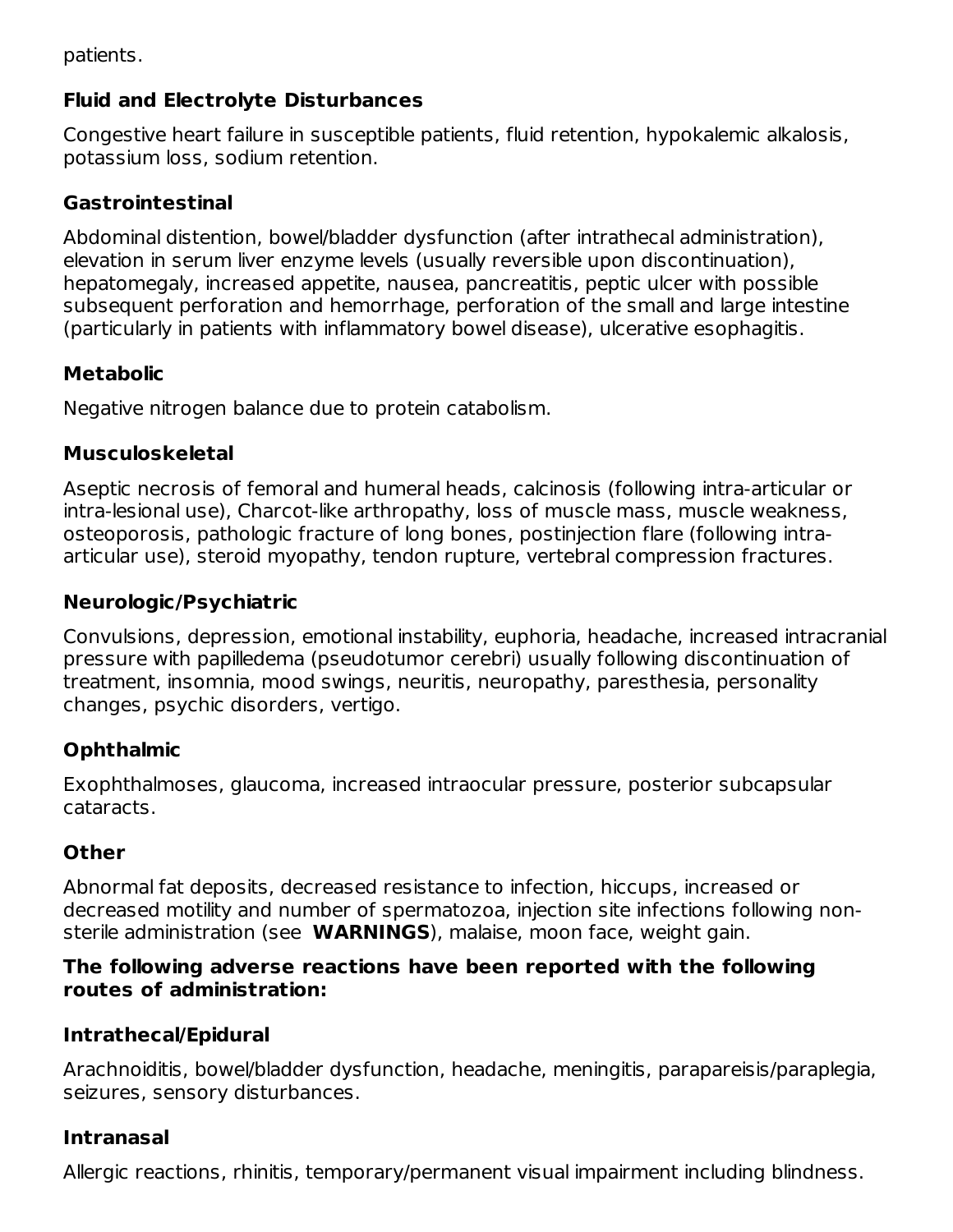## **Ophthalmic**

Increased intraocular pressure, infection, ocular and periocular inflammation including allergic reactions, residue or slough at injection site, temporary/permanent visual impairment including blindness.

#### **Miscellaneous Injection Sites**

(scalp, tonsillar fauces, sphenopalatine ganglion): blindness.

**To report SUSPECTED ADVERSE EVENTS, contact Teva Pharmaceuticals USA, Inc. at 1-888-838-2872 or FDA at 1-800-FDA-1088 or http://www.fda.gov/medwatch for voluntary reporting of adverse reactions.**

## **OVERDOSAGE**

Treatment of acute overdosage is by supportive and symptomatic therapy. For chronic overdosage in the face of severe disease requiring continuous steroid therapy, the dosage of the corticosteroid may be reduced only temporarily, or alternate day treatment may be introduced.

## **DOSAGE AND ADMINISTRATION**

#### **Because of possible physical incompatibilities, methylprednisolone acetate injectable suspension should not be diluted or mixed with other solutions.**

The initial dosage of parenterally administered methylprednisolone acetate injectable suspension will vary from 4 to 120 mg, depending on the specific disease entity being treated. However, in certain overwhelming, acute, life-threatening situations, administration in dosages exceeding the usual dosages may be justified and may be in multiples of the oral dosages.

It Should Be Emphasized that Dosage Requirements Are Variable and Must Be Individualized on the Basis of the Disease Under Treatment and the Response of the Patient. After a favorable response is noted, the proper maintenance dosage should be determined by decreasing the initial drug dosage in small decrements at appropriate time intervals until the lowest dosage which will maintain an adequate clinical response is reached. Situations which may make dosage adjustments necessary are changes in clinical status secondary to remissions or exacerbations in the disease process, the patient's individual drug responsiveness, and the effect of patient exposure to stressful situations not directly related to the disease entity under treatment. In this latter situation, it may be necessary to increase the dosage of the corticosteroid for a period of time consistent with the patient's condition. If after long-term therapy the drug is to be stopped, it is recommended that it be withdrawn gradually rather than abruptly.

## **1. Rheumatoid Arthritis and Osteoarthritis**

The dose for intra-articular administration depends upon the size of the joint and varies with the severity of the condition in the individual patient. In chronic cases, injections may be repeated at intervals ranging from one to five or more weeks, depending upon the degree of relief obtained from the initial injection. The doses in the following table are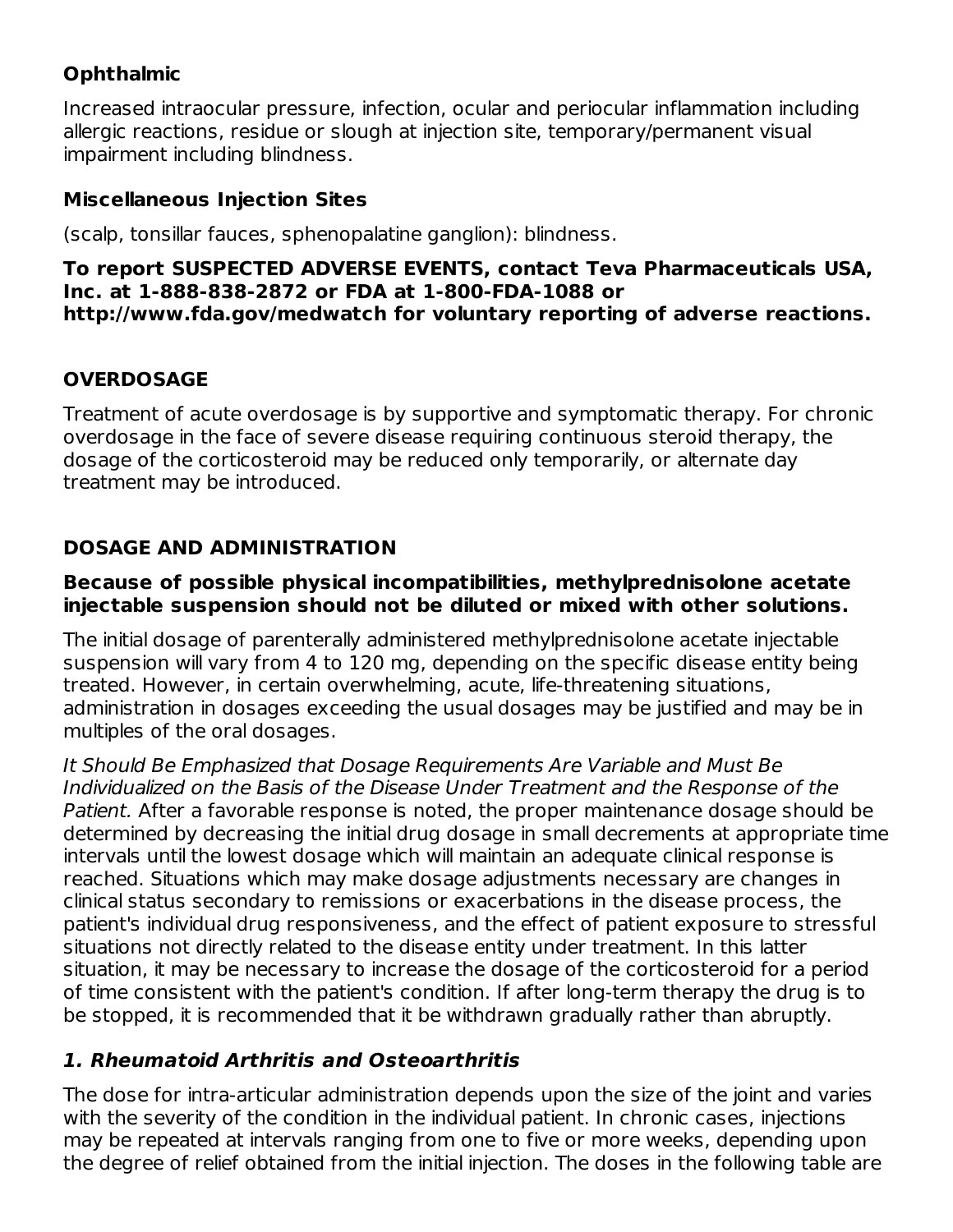given as a general guide:

| Size of Joint | Examples                                                                        | Range of Dosage                 |
|---------------|---------------------------------------------------------------------------------|---------------------------------|
| Large         | Knees<br><b>Ankles</b><br>Shoulders                                             | 20 to 80 mg                     |
| Medium        | Elbows<br>Wrists                                                                | 10 to 40 mg                     |
| Small         | Metacarpophalangeal<br>Interphalangeal<br>Sternoclavicular<br>Acromioclavicular | $ 4 \text{ to } 10 \text{ mg} $ |

Procedure: It is recommended that the anatomy of the joint involved be reviewed before attempting intra-articular injection. In order to obtain the full anti-inflammatory effect, it is important that the injection be made into the synovial space. Employing the same sterile technique as for a lumbar puncture, a sterile 20 to 24 gauge needle (on a dry syringe) is quickly inserted into the synovial cavity. Procaine infiltration is elective. The aspiration of only a few drops of joint fluid proves the joint space has been entered by the needle. The injection site for each joint is determined by that location where the synovial cavity is most superficial and most free of large vessels and nerves. With the needle in place, the aspirating syringe is removed and replaced by a second syringe containing the desired amount of methylprednisolone acetate injectable suspension. The plunger is then pulled outward slightly to aspirate synovial fluid and to make sure the needle is still in the synovial space. After injection, the joint is moved gently a few times to aid mixing of the synovial fluid and the suspension. The site is covered with a small sterile dressing.

Suitable sites for intra-articular injection are the knee, ankle, wrist, elbow, shoulder, phalangeal, and hip joints. Since difficulty is not infrequently encountered in entering the hip joint, precautions should be taken to avoid any large blood vessels in the area. Joints not suitable for injection are those that are anatomically inaccessible such as the spinal joints and those like the sacroiliac joints that are devoid of synovial space. Treatment failures are most frequently the result of failure to enter the joint space. Little or no benefit follows injection into surrounding tissue. If failures occur when injections into the synovial spaces are certain, as determined by aspiration of fluid, repeated injections are usually futile.

If a local anesthetic is used prior to injection of methylprednisolone acetate injectable suspension, the anesthetic package insert should be read carefully and all the precautions observed.

## **A. Administration for Local Effect**

Therapy with methylprednisolone acetate injectable suspension does not obviate the need for the conventional measures usually employed. Although this method of treatment will ameliorate symptoms, it is in no sense a cure and the hormone has no effect on the cause of the inflammation.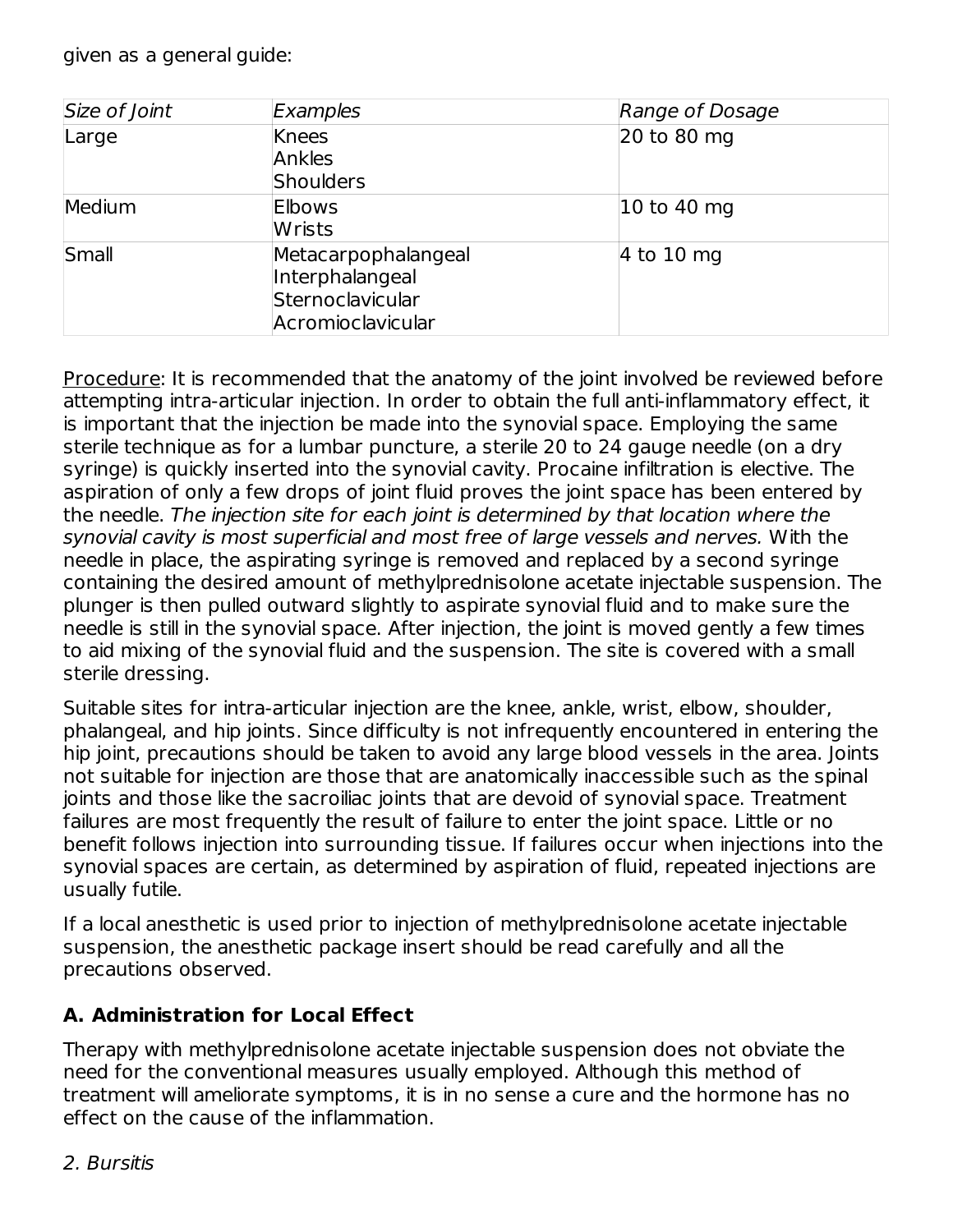The area around the injection site is prepared in a sterile way and a wheal at the site made with 1 percent procaine hydrochloride solution. A 20 to 24 gauge needle attached to a dry syringe is inserted into the bursa and the fluid aspirated. The needle is left in place and the aspirating syringe changed for a small syringe containing the desired dose. After injection, the needle is withdrawn and a small dressing applied.

## 3. Miscellaneous: Ganglion, Tendinitis, Epicondylitis

In the treatment of conditions such as tendinitis or tenosynovitis, care should be taken following application of a suitable antiseptic to the overlying skin to inject the suspension into the tendon sheath rather than into the substance of the tendon. The tendon may be readily palpated when placed on a stretch. When treating conditions such as epicondylitis, the area of greatest tenderness should be outlined carefully and the suspension infiltrated into the area. For ganglia of the tendon sheaths, the suspension is injected directly into the cyst. In many cases, a single injection causes a marked decrease in the size of the cystic tumor and may effect disappearance. The usual sterile precautions should be observed, of course, with each injection.

The dose in the treatment of the various conditions of the tendinous or bursal structures listed above varies with the condition being treated and ranges from 4 to 30 mg. In recurrent or chronic conditions, repeated injections may be necessary.

## 4. Injections for Local Effect in Dermatologic Conditions

Following cleansing with an appropriate antiseptic such as 70% alcohol, 20 to 60 mg is injected into the lesion. It may be necessary to distribute doses ranging from 20 to 40 mg by repeated local injections in the case of large lesions. Care should be taken to avoid injection of sufficient material to cause blanching since this may be followed by a small slough. One to four injections are usually employed, the intervals between injections varying with the type of lesion being treated and the duration of improvement produced by the initial injection.

## **B. Administration for Systemic Effect**

The intramuscular dosage will vary with the condition being treated. When employed as a temporary substitute for oral therapy, a single injection during each 24-hour period of a dose of the suspension equal to the total daily oral dose of methylprednisolone tablets is usually sufficient. When a prolonged effect is desired, the weekly dose may be calculated by multiplying the daily oral dose by 7 and given as a single intramuscular injection.

In pediatric patients, the initial dose of methylprednisolone may vary depending on the specific disease entity being treated. Dosage must be individualized according to the severity of the disease and response of the patient. The recommended dosage may be reduced for pediatric patients, but dosage should be governed by the severity of the condition rather than by strict adherence to the ratio indicated by age or body weight.

In patients with the **adrenogenital syndrome**, a single intramuscular injection of 40 mg every two weeks may be adequate. For maintenance of patients with **rheumatoid arthritis**, the weekly intramuscular dose will vary from 40 to 120 mg. The usual dosage for patients with **dermatologic lesions** benefited by systemic corticoid therapy is 40 to 120 mg of methylprednisolone acetate administered intramuscularly at weekly intervals for one to four weeks. In acute severe dermatitis due to poison ivy, relief may result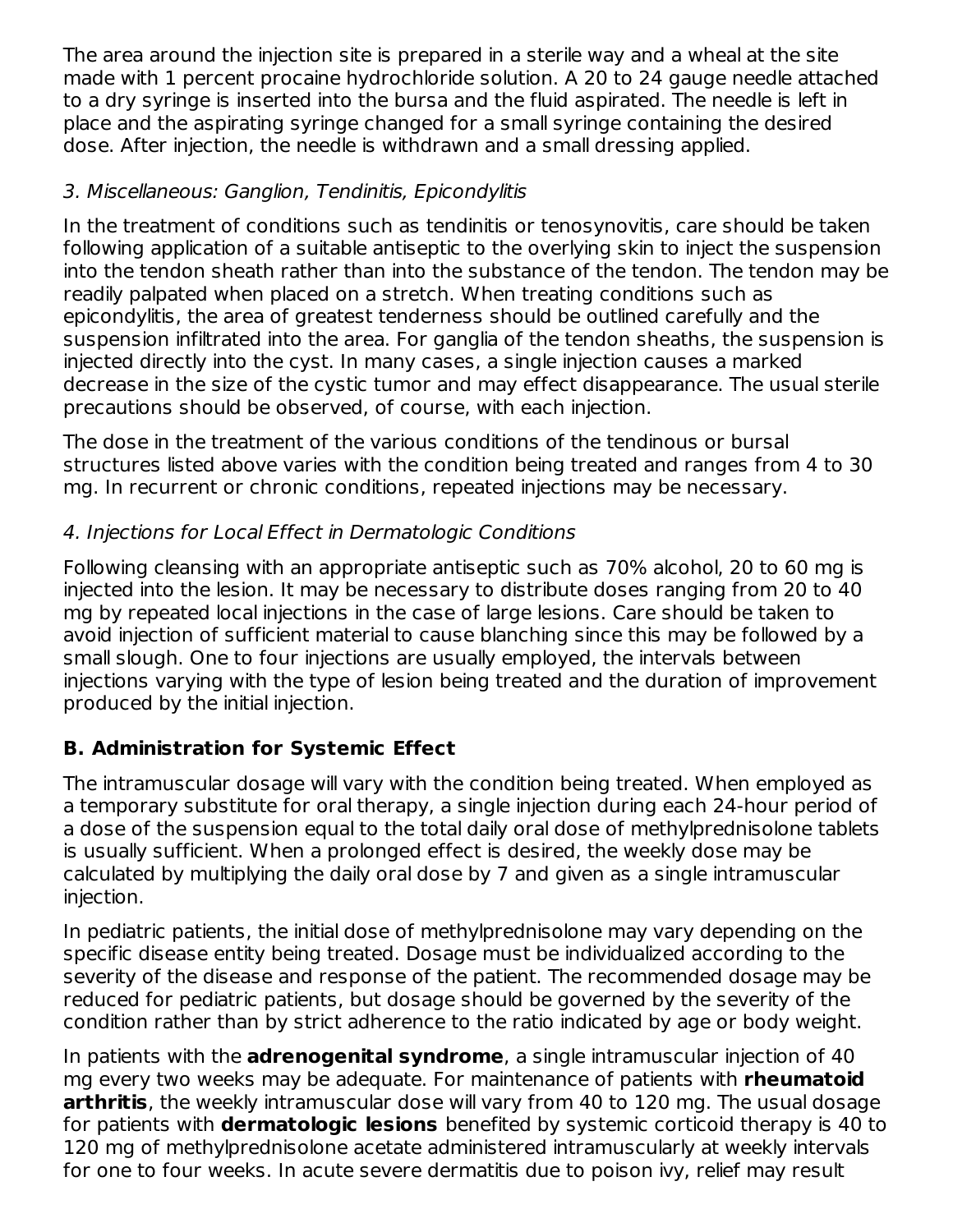within 8 to 12 hours following intramuscular administration of a single dose of 80 to 120 mg. In chronic contact dermatitis, repeated injections at 5 to 10 day intervals may be necessary. In seborrheic dermatitis, a weekly dose of 80 mg may be adequate to control the condition.

Following intramuscular administration of 80 to 120 mg to asthmatic patients, relief may result within 6 to 48 hours and persist for several days to two weeks.

If signs of stress are associated with the condition being treated, the dosage of the suspension should be increased. If a rapid hormonal effect of maximum intensity is required, the intravenous administration of highly soluble methylprednisolone sodium succinate is indicated.

For the purpose of comparison, the following is the equivalent milligram dose of the various glucocorticoids:

| Cortisone, 25         | Triamcinolone, 4    |
|-----------------------|---------------------|
| Hydrocortisone, 20    | Paramethasone, 2    |
| Prednisolone, 5       | Betamethasone, 0.75 |
| Prednisone, 5         | Dexamethasone, 0.75 |
| Methylprednisolone, 4 |                     |

These dose relationships apply only to oral or intravenous administration of these compounds. When these substances or their derivatives are injected intramuscularly or into joint spaces, their relative properties may be greatly altered.

#### **HOW SUPPLIED**

Methylprednisolone acetate injectable suspension, USP is available as single-dose vials in the following strengths and package sizes

80 mg per Ml

NDC: 70518-2965-00

PACKAGING: 1 in 1 CARTON, 1 mL in 1 VIAL, SINGLE DOSE TYPE 0

Store at 20° to 25°C (68° to 77°F) [See USP Controlled Room Temperature].

KEEP THIS AND ALL MEDICATIONS OUT OF THE REACH OF CHILDREN.

Repackaged and Distributed By:

Remedy Repack, Inc.

625 Kolter Dr. Suite #4 Indiana, PA 1-724-465-8762

DRUG: Methylprednisolone Acetate

GENERIC: Methylprednisolone Acetate

DOSAGE: INJECTION, SUSPENSION

ADMINSTRATION: INTRA-ARTICULAR

NDC: 70518-2965-0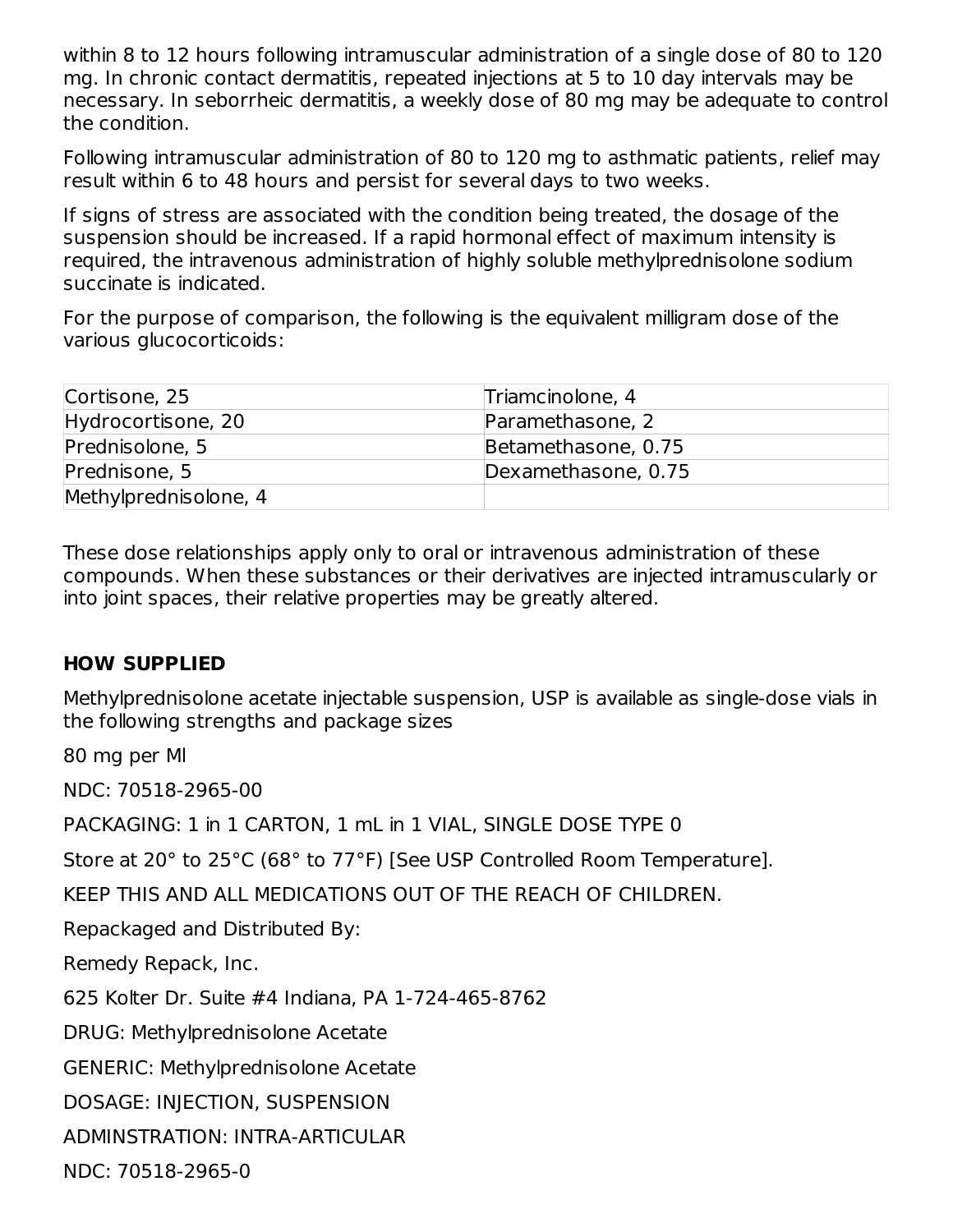PACKAGING: 1 mL in 1 VIAL, SINGLE-DOSE

OUTER PACKAGING: 1 in 1 CARTON

ACTIVE INGREDIENT(S):

METHYLPREDNISOLONE ACETATE 80mg in 1mL

## INACTIVE INGREDIENT(S):

- POLYETHYLENE GLYCOL 3350
- MIRIPIRIUM CHLORIDE
- SODIUM CHLORIDE

80mg/ mL

Single-Dose Vial

QTY: 1

- SODIUM HYDROXIDE
- HYDROCHLORIC ACID

# methylPREDNISolone Acetate

**Injectable Suspension** 

For Intramuscular, Intrasynovial, Soft Tissue Injection Only; Shake Well Before Using;

repack

NDC #: 70518-2965-00

Expires:

LOT#:

Source NDC: 00703-0051-01



MFG: Teva, Frazer, PA 19355 Keep this and all medication out of the reach of children

**WARNING: Not For Intravenous Use** 

Directions For Use: See Package Insert

Store at 20-25°C (68-77°F); excursions permitted to 15-30°C (59-86°F) [See USP] Repackaged by: RemedyRepack Inc., Indiana, PA 15701, 724.465.8762

## **METHYLPREDNISOLONE ACETATE**

**RX ONLY** 

methylprednisolone acetate injection, suspension

| <b>Product Information</b>                                                                       |                                                               |                                                                       |                    |                 |  |  |  |  |
|--------------------------------------------------------------------------------------------------|---------------------------------------------------------------|-----------------------------------------------------------------------|--------------------|-----------------|--|--|--|--|
| <b>Product Type</b>                                                                              | HUMAN PRESCRIPTION DRUG                                       | NDC:70518-<br><b>Item Code</b><br>2965(NDC:0703-<br>(Source)<br>0051) |                    |                 |  |  |  |  |
| <b>Route of Administration</b>                                                                   | INTRA-ARTICULAR, INTRALESIONAL,<br>INTRAMUSCULAR, SOFT TISSUE |                                                                       |                    |                 |  |  |  |  |
|                                                                                                  |                                                               |                                                                       |                    |                 |  |  |  |  |
| <b>Active Ingredient/Active Moiety</b>                                                           |                                                               |                                                                       |                    |                 |  |  |  |  |
| <b>Ingredient Name</b>                                                                           |                                                               | <b>Basis of Strength</b>                                              |                    | <b>Strength</b> |  |  |  |  |
| <b>METHYLPREDNISOLONE ACETATE (UNII: 43502P7F0P)</b><br>(METHYLPREDNISOLONE - UNII: X4W7Z R7023) | <b>METHYLPREDNISOLONE</b><br><b>ACETATE</b>                   |                                                                       | 80 mg<br>in $1 mL$ |                 |  |  |  |  |
|                                                                                                  |                                                               |                                                                       |                    |                 |  |  |  |  |
| <b>Inactive Ingredients</b>                                                                      |                                                               |                                                                       |                    |                 |  |  |  |  |
|                                                                                                  | <b>Ingredient Name</b>                                        |                                                                       |                    | Strength        |  |  |  |  |